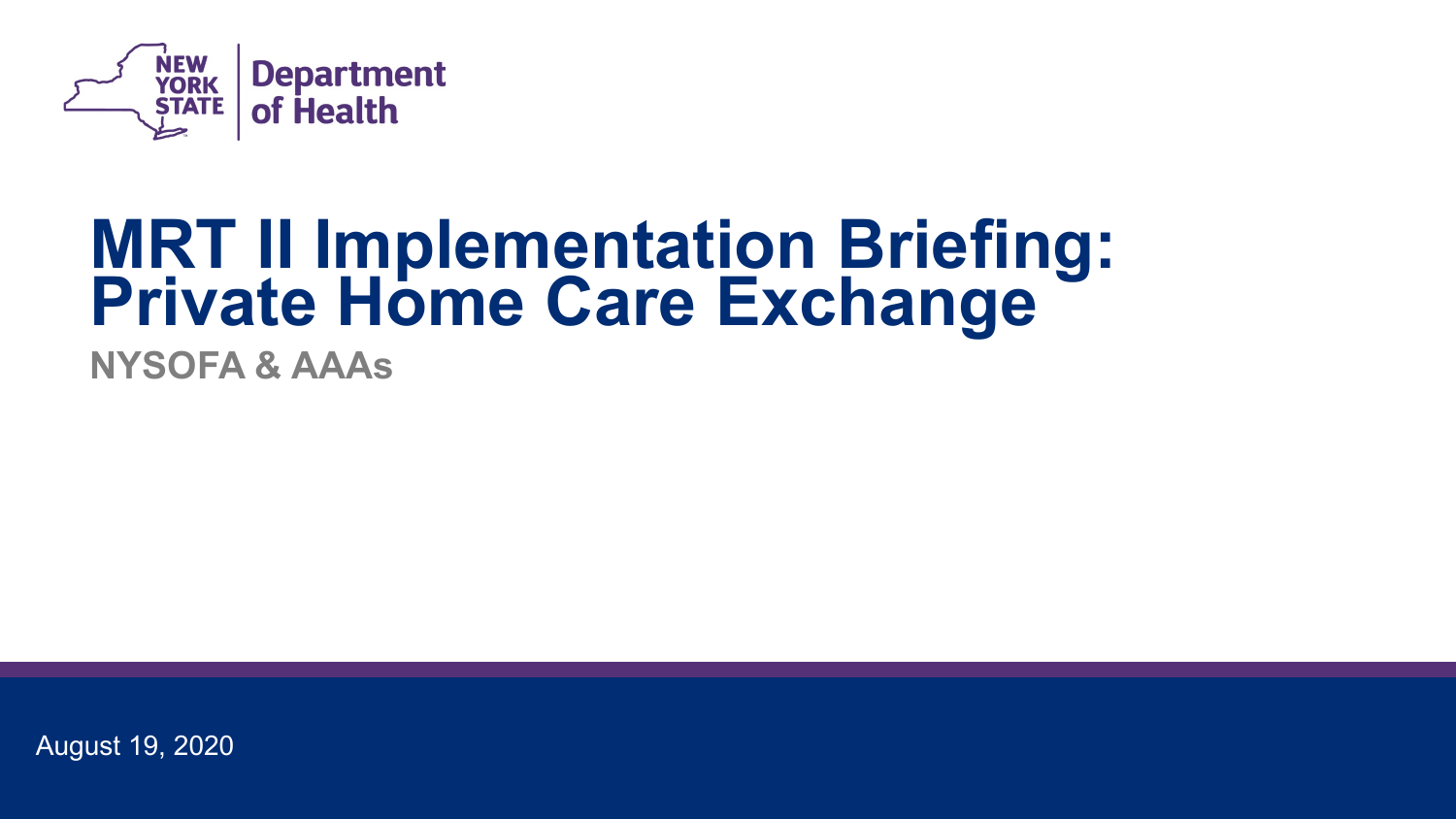### **NY State of Health Private Pay Home Health Care Services Program**

- • NY State of Health, New York's Official Health Plan Marketplace, is one of the nation's most successful state-based marketplaces and enrolls over 1 in 4 New Yorkers into health coverage
- • This new initiative would build on the "marketplace model" and allow New Yorkers to shop for home care services for themselves, their family members or friends from the same trusted source on a private pay basis
- • This program is working to launch on November 1, 2020, in time for NY State of Health Open Enrollment Period, on a pilot basis in Nassau, Suffolk, and Westchester counties, and then expand statewide later in 2021



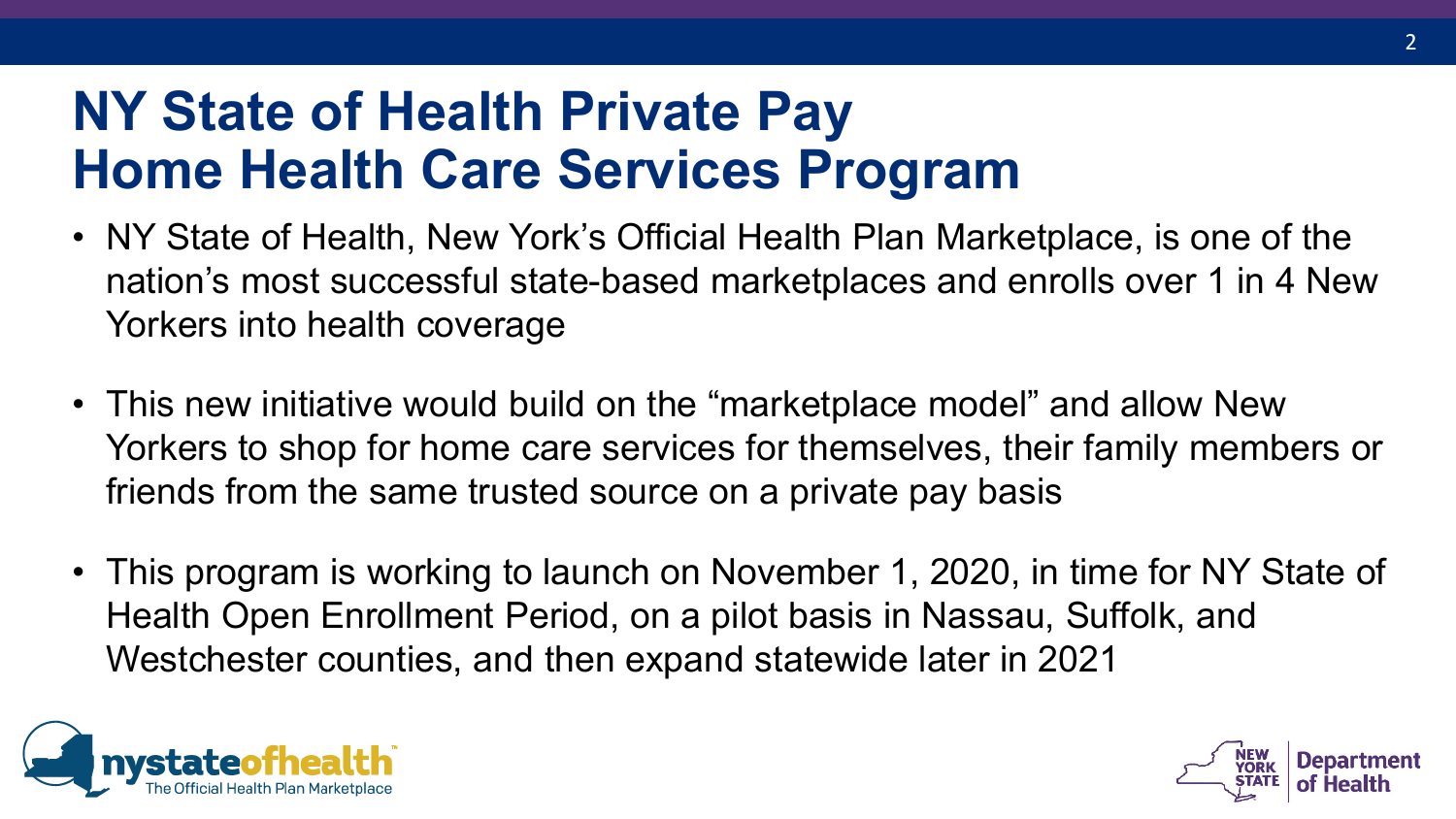## **NY State of Health Private Pay Home Health Care Services Program**

- • Consumers or their family members will access the NY State of Health website ([nystateofhealth.ny.gov](http://www.nystateofhealth.ny.gov/)) and select the option for "private pay home health care services"
- criteria, including level of need, language preference, or other criteria, "match" with • Then, search for personal care workers in their area and, based on user-generated available workers
- • Once the personal care worker of their choice is selected, the consumer will schedule a free in-home or telehealth evaluation with the LHCSA
- Then, the consumer will work directly with the LHCSA that employs the personal care worker to determine the consumer's needs
- Payment for services will be made directly by the consumer to the LHCSA



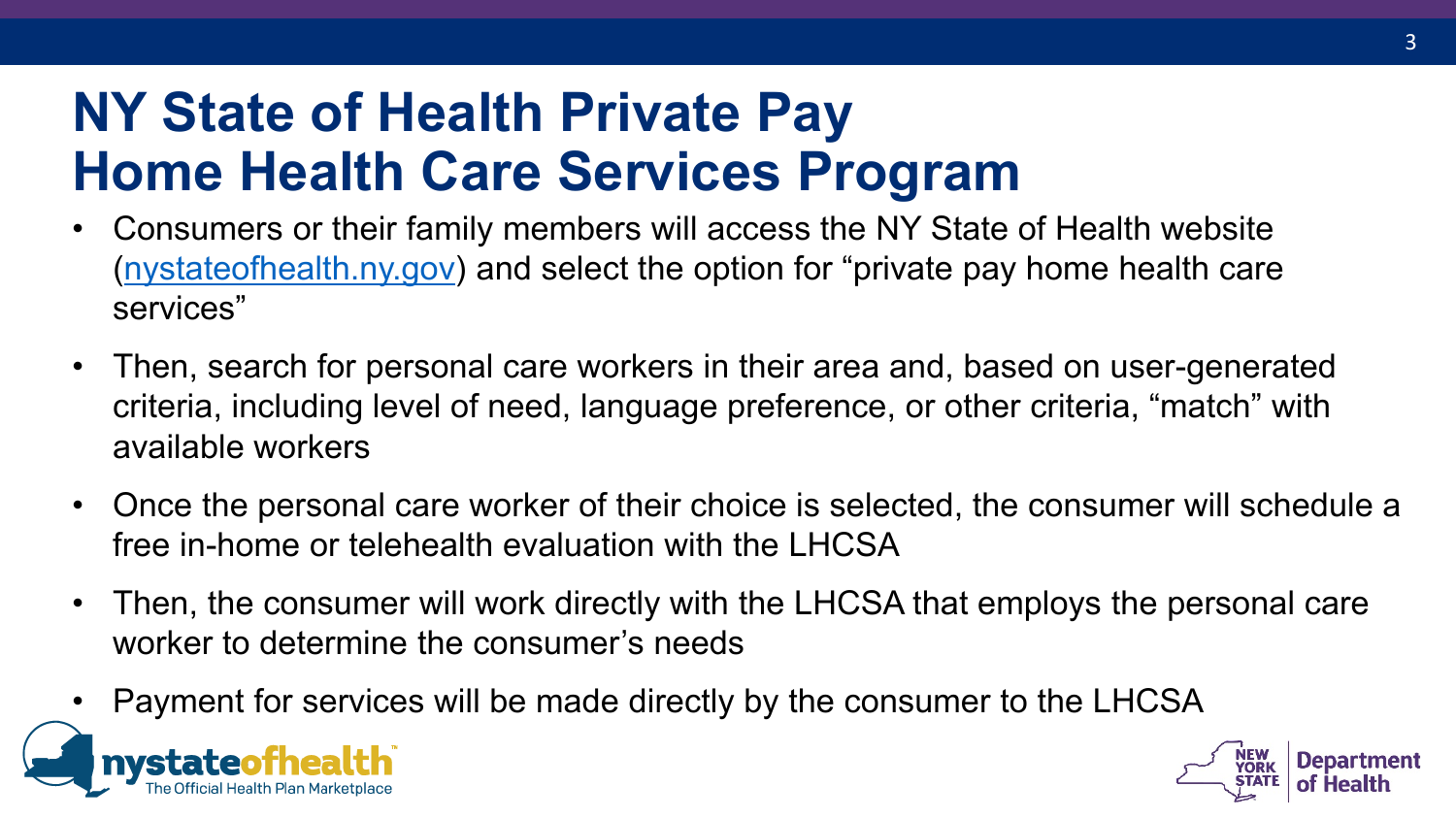## **LHCSA Selection**

- • On July 23, 2020, NY State of Health issued an invitation to LHCSAs to participate in the Pilot which outlines the requirements for participation
- Proposals are due to NY State of Health on August 19, 2020
- • All LHCSAs licensed to serve in the pilot area and meet the invitation requirements will be approved and listed on the NY State of Health website
- • Approval of LHCSAs for participation will be made by September 9, 2020 and the program is scheduled to launch on November 1, 2020